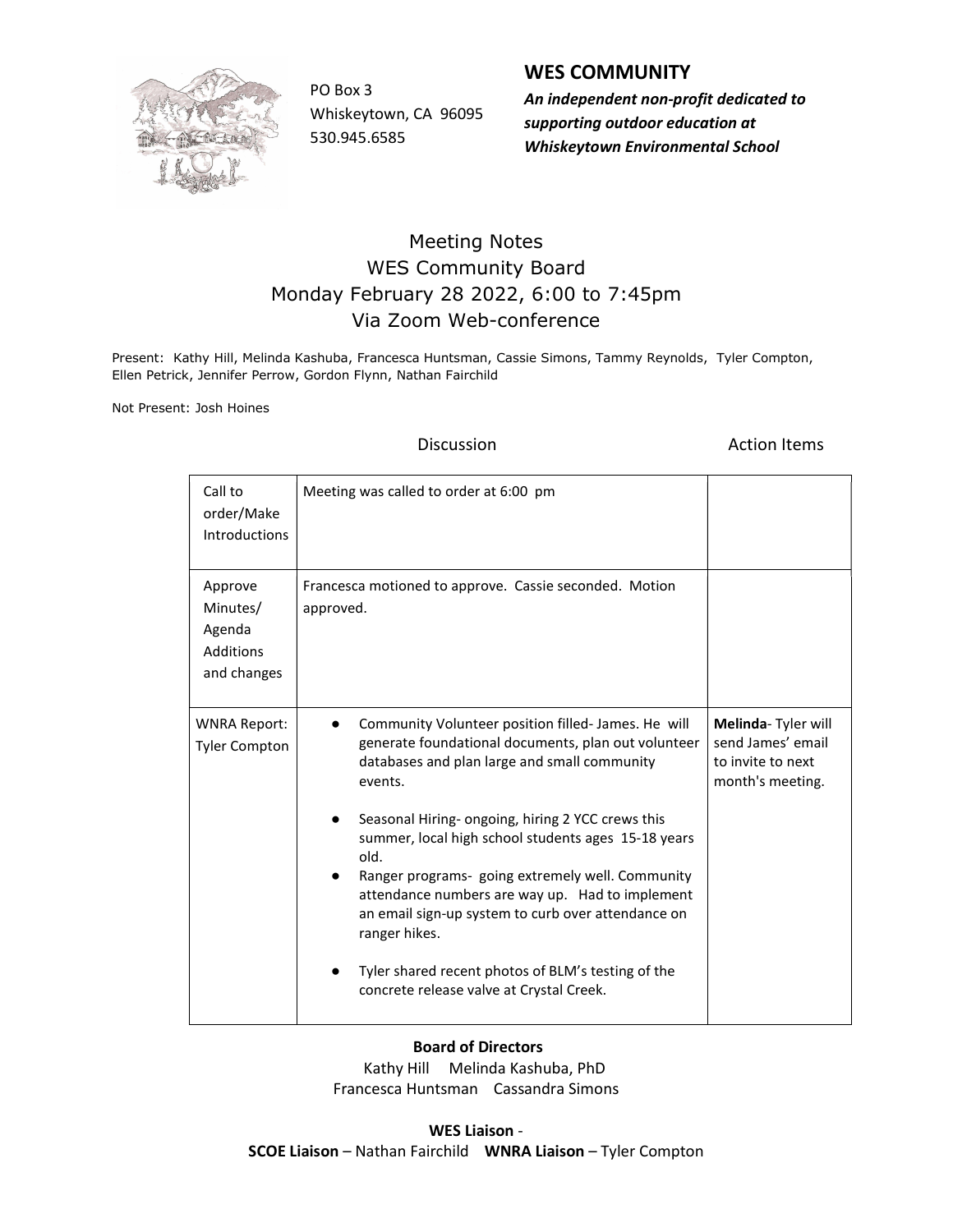| <b>SCOE Update:</b><br>Nathan<br>Fairchild     | The Outdoor Education Grant is going great and<br>$\bullet$<br>getting state recognition. Gearing up for next year<br>and accepting applications.<br>WES- staff works for both WES and Planetarium.<br>SCOE is purchasing materials for both programs. The<br>WES staff room was remodeled and is ready for the<br>day program to utilize.<br>Project SHARE is potentially going to be able to<br>operate and staff a summer camp.<br>Nate will be attending Jacobs/NPS March 11th<br>meeting and invite Dan Ostrowski (SCOE-M&O<br>Director) to the meeting. |                                                                                                                                                                                  |  |
|------------------------------------------------|---------------------------------------------------------------------------------------------------------------------------------------------------------------------------------------------------------------------------------------------------------------------------------------------------------------------------------------------------------------------------------------------------------------------------------------------------------------------------------------------------------------------------------------------------------------|----------------------------------------------------------------------------------------------------------------------------------------------------------------------------------|--|
| Friends of<br>Whiskeytown:<br>Tammy<br>Reynold | Summer program- ordered life vests for summer<br>$\bullet$<br>kayak program.<br>Board has been meeting regularly. Traveled to Chico<br>$\bullet$<br>and met with a Whiskey distillery, update to come.<br>Planning a 20th Anniversary of FOW for this summer-<br>$\bullet$<br>June 4th, dinner, dancing, and silent auction event.<br>FOW will be participating in the rodeo and Christmas<br>parades this year.                                                                                                                                              | Everybody-Contact<br>Tammy if you know<br>anyone who may<br>want to donate to<br>silent auction<br>Kathy-Coordinate<br>WES camp themed<br>basket to include in<br>silent auction |  |
| Treasurer's<br>Report:<br>Kathy Hill           | Since last meeting on January 24th, 2022<br>Current Balance \$45,730.6 (Tri Counties Bank)<br>Deposits totaling: \$30,690.37<br>Expenditures totaling \$7,759.58<br>Amended figures: see treasurer's report in minutes<br>for 4-25-22<br>Set up to have electronic transfers to the Morgan Stanley<br>account free of charge.                                                                                                                                                                                                                                 |                                                                                                                                                                                  |  |
| Old-going<br><b>Business</b>                   |                                                                                                                                                                                                                                                                                                                                                                                                                                                                                                                                                               |                                                                                                                                                                                  |  |
| Capital<br>Campaign<br>Update                  | Recap of the Capital Campaign meeting-Sat. Mar. 3rd<br>@ Turtle Bay/ WES. Jennifer Perrow led sessions<br>streamlining communications and action plan of<br>capital campaign.<br>3 potential plans were developed:                                                                                                                                                                                                                                                                                                                                            |                                                                                                                                                                                  |  |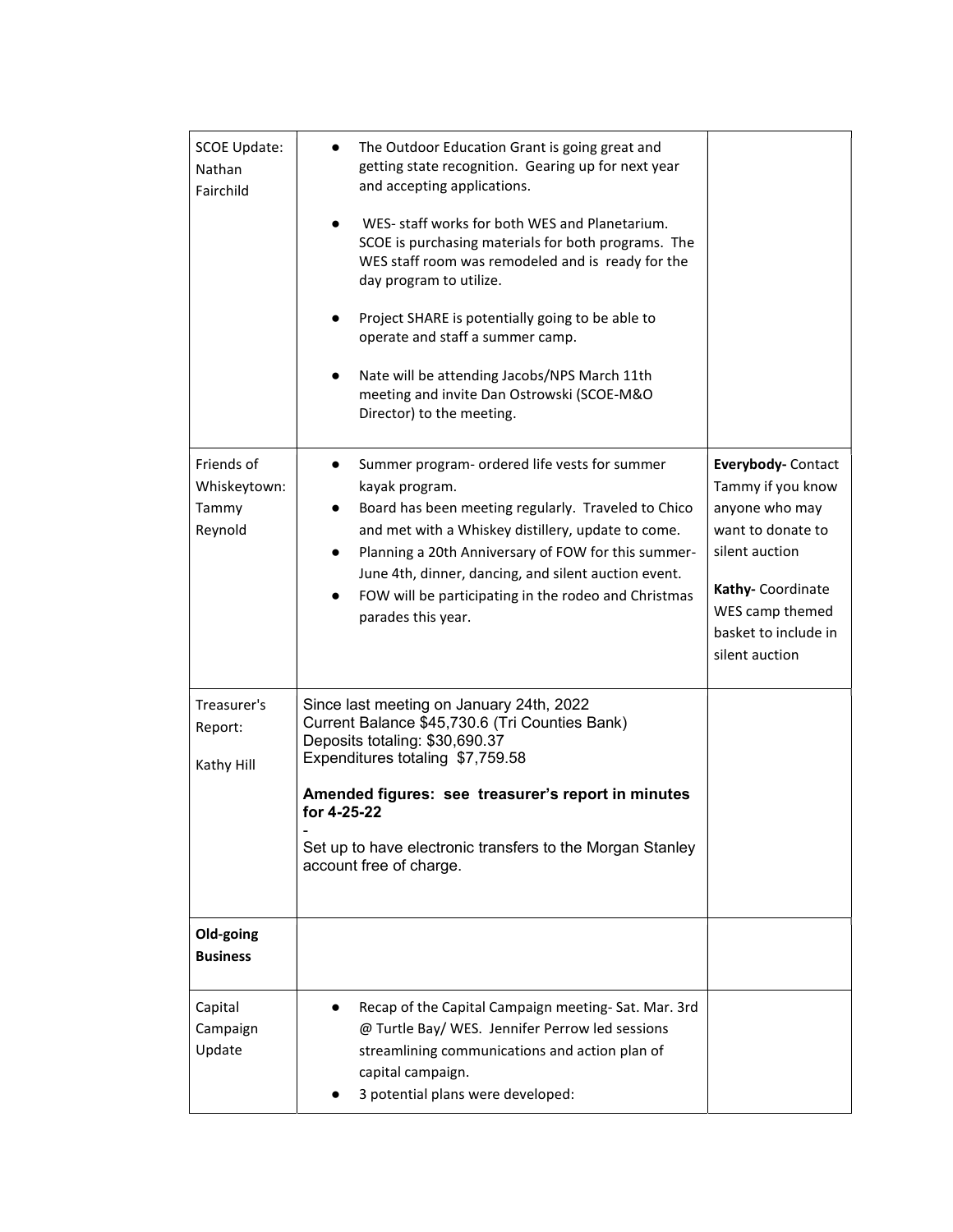| All                              | (1st) Plan A: "7 Year Camp Site"- temporary<br>O<br>solution to get kids back on site involved in<br>program as soon as possible.<br>(2nd) Plan B: "Wait and See"- wait until (x)<br>$\circ$<br>amount of federal funding is available<br>(3rd) Plan C: "County Fair"- 70%<br>O<br>infrastructure; 30% amenities                                                   |                                                             |  |
|----------------------------------|--------------------------------------------------------------------------------------------------------------------------------------------------------------------------------------------------------------------------------------------------------------------------------------------------------------------------------------------------------------------|-------------------------------------------------------------|--|
|                                  | Jennifer-Takeaways from meeting:<br>Team is very capable<br>O<br>WES is a wonderful campus<br>O<br>Generated a long list of why WES camp<br>O<br>matters and what kids gain by being there,<br>and its importance to community<br>Urgency to start program because 5,000 kids<br>O<br>are missing out each year on WES experience                                  |                                                             |  |
| 2022 Budget<br>Kathy/<br>Melinda | Melinda shared a proposed budget for the upcoming year<br>outlining the potential costs of the capital campaign                                                                                                                                                                                                                                                    |                                                             |  |
| Proposed<br>update to<br>bylaws  | Proposed updates:<br>WES Board can be 3-11 people. Proposed to add<br>Director At Large position (non-voting). Section 9 in<br>by-laws. Propose to move Section 9 - to section 10.<br>Proposed to change Bylaws Article 5 Officers (page 9):<br>Section 10: Directors At Large<br>Section 11: Compensation<br>O<br>Kathy motioned; Cassie seconded. Motion passed. | Francesca-Update<br>changes to By-Laws<br>Section 10 and 11 |  |
| <b>New Business</b>              |                                                                                                                                                                                                                                                                                                                                                                    |                                                             |  |
| The<br>Campbell<br>Foundation    | Possible grant opportunity<br>D. Keith Campbell- passion for healthy bays.<br>Funds projects in Maryland (Chesapeake Bay)<br>and Northern California (Bay Area/ Sacramento<br>River)- about \$5.5 million/ year                                                                                                                                                    | Melinda-connect<br>with Ellen about<br>applying for grant   |  |